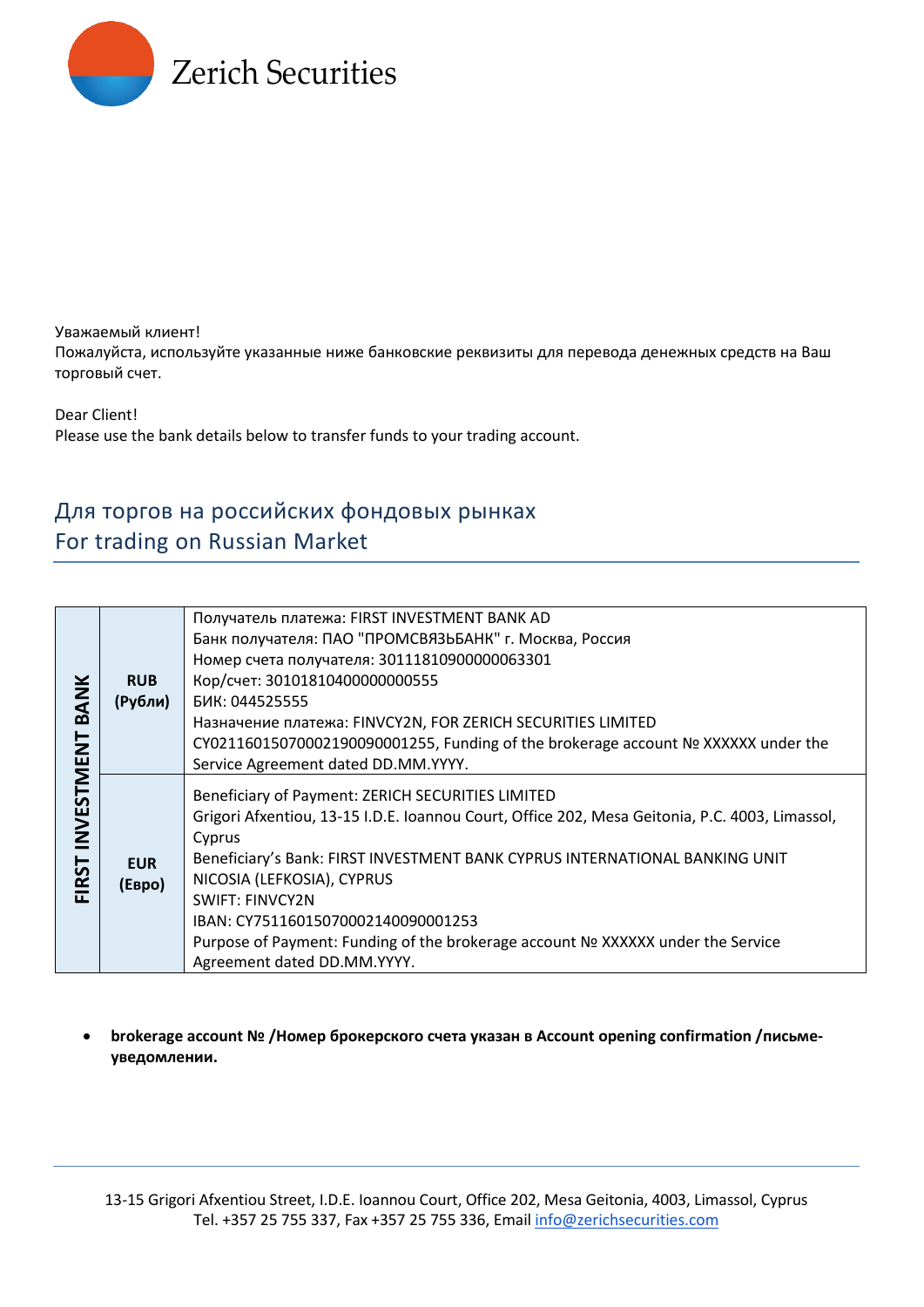

| <b>TAO POCEAHK</b> | RUB (Рубли)                 | Получатель платежа: ЦЕРИХ СЕКЬЮРИТИЗ ЛИМИТЕД<br>ИНН/КПП: 9909328846/770887001<br>Банк получателя: ПАО РОСБАНК<br>Адрес банка получателя: 107078, г. Москва, ул. Маши Порываевой, д. 34<br>/107078 RUSSIA, MOSCOW, MASHI PORYVAEVOY STR. 34<br>Номер счета получателя: 40807810096430000069<br>Кор/счет: 30101810000000000256 в ГУ Банка России по ЦФО<br>БИК: 044525256<br>ИНН: 7730060164<br>КПП: 770843001<br>Haзначение платежа: Funding of the brokerage account Nº XXXXXX under the Service<br>Agreement dated DD.MM.YYYY.                                                                                      |
|--------------------|-----------------------------|----------------------------------------------------------------------------------------------------------------------------------------------------------------------------------------------------------------------------------------------------------------------------------------------------------------------------------------------------------------------------------------------------------------------------------------------------------------------------------------------------------------------------------------------------------------------------------------------------------------------|
|                    | USD (Доллары<br><b>США)</b> | Beneficiary of Payment: ZERICH SECURITIES LIMITED<br>Grigori Afxentiou, 13-15 I.D.E. Ioannou Court, Office 202, Mesa Geitonia, P.C. 4003,<br>Limassol, Cyprus<br><b>Beneficiary's Bank: PJSC ROSBANK</b><br>Beneficiary's Bank Address: 107078 RUSSIA, MOSCOW, MASHI PORYVAEVOY STR. 34<br><b>SWIFT: RSBNRUMM</b><br>Account number: 40807840096430000039<br>Correspondent Bank: The Bank of New York Mellon Corporation, New York acc. No.<br>890-0372-508<br>Correspondent Bank SWIFT: IRVTUS3N<br>Purpose of Payment: Funding of the brokerage account Nº XXXXXX under the Service<br>Agreement dated DD.MM.YYYY. |
|                    | EUR (EBpo)                  | Beneficiary of Payment: ZERICH SECURITIES LIMITED<br>Grigori Afxentiou, 13-15 I.D.E. Ioannou Court, Office 202, Mesa Geitonia, P.C. 4003,<br>Limassol, Cyprus<br><b>Beneficiary's Bank: PJSC ROSBANK</b><br>Beneficiary's Bank Address: 107078, MOSCOW, MASHI PORYVAEVOY STR. 34<br><b>SWIFT: RSBNRUMM</b><br>Account number: 40807978196430000047<br>Correspondent Bank: Societe Generale S.A., Paris acc. No. 003013100930<br><b>Correspondent Bank SWIFT: SOGEFRPP</b><br>Purpose of Payment: Funding of the brokerage account Nº XXXXXX under the Service<br>Agreement dated DD.MM.YYYY.                         |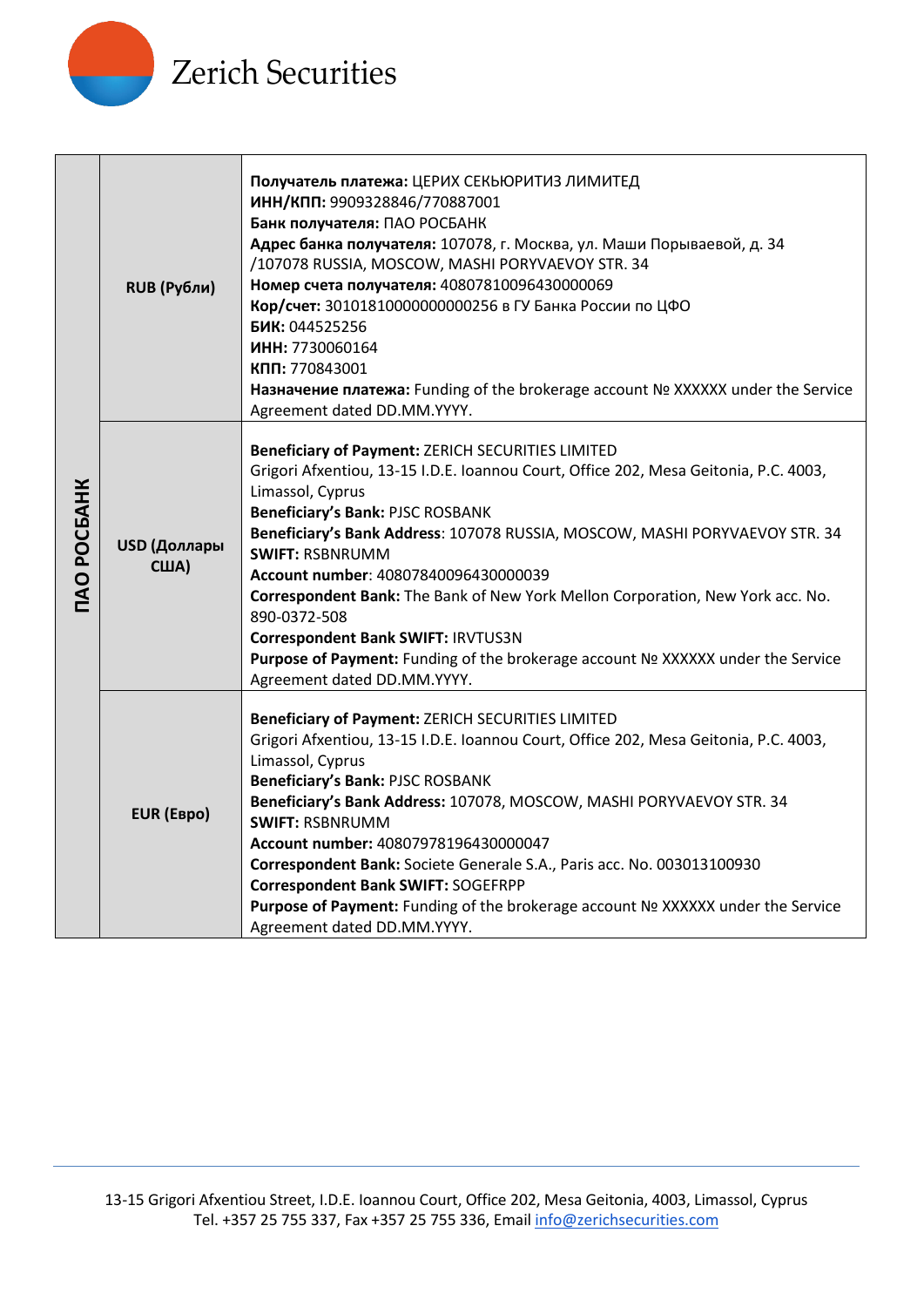

## Для торгов на международных рынках For trading on International Markets

| FIRST INVESTMENT BANK | RUB (Рубли)                           | Получатель платежа: FIRST INVESTMENT BANK AD<br>Банк получателя: ПАО "ПРОМСВЯЗЬБАНК" г. Москва, Россия<br>Номер счета получателя: 30111810900000063301<br>Кор/счет: 30101810400000000555<br>БИК: 044525555<br>Назначение платежа: FINVCY2N, FOR ZERICH SECURITIES LIMITED<br>CY02116015070002190090001255, Funding of the brokerage account Nº XXXXXX under<br>the Service Agreement dated DD.MM.YYYY.                                                               |
|-----------------------|---------------------------------------|----------------------------------------------------------------------------------------------------------------------------------------------------------------------------------------------------------------------------------------------------------------------------------------------------------------------------------------------------------------------------------------------------------------------------------------------------------------------|
|                       | <b>USD</b><br>(Доллары<br><b>США)</b> | Beneficiary of Payment: ZERICH SECURITIES LIMITED<br>Grigori Afxentiou, 13-15 I.D.E. Ioannou Court, Office 202, Mesa Geitonia, P.C. 4003,<br>Limassol, Cyprus<br>Beneficiary's Bank: FIRST INVESTMENT BANK CYPRUS INTERNATIONAL BANKING UNIT<br>NICOSIA (LEFKOSIA), CYPRUS<br><b>SWIFT: FINVCY2N</b><br>IBAN: CY40116015070002110090001254<br>Purpose of Payment: Funding of the brokerage account Nº XXXXXX under the Service<br>Agreement dated DD.MM.YYYY.        |
|                       | EUR (EBpo)                            | Beneficiary of Payment: ZERICH SECURITIES LIMITED<br>Grigori Afxentiou, 13-15 I.D.E. Ioannou Court,<br>Office 202, Mesa Geitonia, P.C. 4003, Limassol, Cyprus<br>Beneficiary's Bank: FIRST INVESTMENT BANK CYPRUS INTERNATIONAL BANKING UNIT<br>NICOSIA (LEFKOSIA), CYPRUS<br><b>SWIFT: FINVCY2N</b><br><b>IBAN: CY75116015070002140090001253</b><br>Purpose of Payment: Funding of the brokerage account Nº XXXXXX under the Service<br>Agreement dated DD.MM.YYYY. |